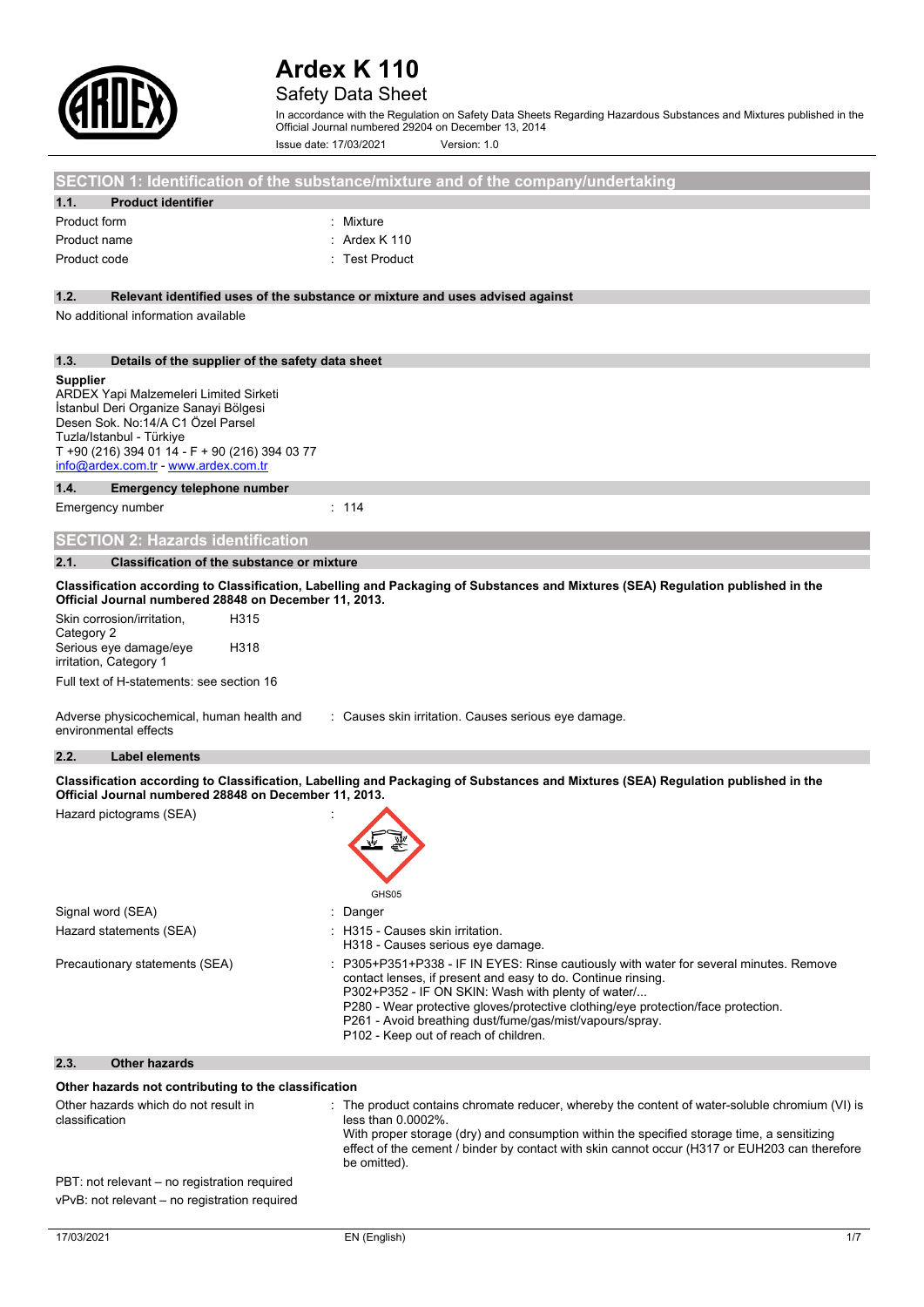

## Safety Data Sheet

In accordance with the Regulation on Safety Data Sheets Regarding Hazardous Substances and Mixtures published in the Official Journal numbered 29204 on December 13, 2014

Issue date: 17/03/2021 Version: 1.0

### **SECTION 3: Composition/information on ingredients**

### **3.1. Substances**

Not applicable

### **3.2. Mixtures**

| <b>Name</b>     | <b>Product identifier</b>                  | $\frac{9}{6}$ | <b>Classification according to</b><br><b>Classification, Labelling and</b><br><b>Packaging of Substances</b><br>and Mixtures (SEA)<br>Regulation published in the<br><b>Official Journal numbered</b><br>28848 on December 11,<br>2013. |
|-----------------|--------------------------------------------|---------------|-----------------------------------------------------------------------------------------------------------------------------------------------------------------------------------------------------------------------------------------|
| Portland cement | (CAS-No.) 65997-15-2<br>(EC-No.) 266-043-4 | $10 - 20$     | <b>Skin Sens. 1, H317</b><br>Eye Dam. 1, H318<br>Skin Irrit. 2, H315<br>STOT SE 3, H335                                                                                                                                                 |

### Full text of H-statements: see section 16

|             | <b>SECTION 4: First aid measures</b>                                |                                                                                                                                                       |
|-------------|---------------------------------------------------------------------|-------------------------------------------------------------------------------------------------------------------------------------------------------|
| 4.1.        | <b>Description of first aid measures</b>                            |                                                                                                                                                       |
|             | First-aid measures after inhalation                                 | Remove person to fresh air and keep comfortable for breathing.                                                                                        |
|             | First-aid measures after skin contact                               | Wash skin with plenty of water. Take off contaminated clothing. If skin irritation occurs: Get<br>medical advice/attention.                           |
|             | First-aid measures after eye contact                                | Rinse cautiously with water for several minutes. Remove contact lenses, if present and easy to<br>do. Continue rinsing. Call a physician immediately. |
|             | First-aid measures after ingestion                                  | If the person is fully conscious, make him/her drink plenty of water. Never give an unconscious<br>person anything to drink. Do not induce vomiting.  |
| 4.2.        | Most important symptoms and effects, both acute and delayed         |                                                                                                                                                       |
|             | Symptoms/effects after skin contact                                 | : Irritation.                                                                                                                                         |
|             | Symptoms/effects after eye contact                                  | Serious damage to eyes.                                                                                                                               |
| 4.3.        |                                                                     | Indication of any immediate medical attention and special treatment needed                                                                            |
|             | Treat symptomatically.                                              |                                                                                                                                                       |
|             | <b>SECTION 5: Firefighting measures</b>                             |                                                                                                                                                       |
| 5.1.        | <b>Extinguishing media</b>                                          |                                                                                                                                                       |
|             | Suitable extinguishing media                                        | : Use extinguishing media appropriate for surrounding fire.                                                                                           |
|             | Unsuitable extinguishing media                                      | high volume water jet.                                                                                                                                |
| 5.2.        | Special hazards arising from the substance or mixture               |                                                                                                                                                       |
| Fire hazard |                                                                     | No fire hazard.                                                                                                                                       |
|             | <b>Explosion hazard</b>                                             | None.                                                                                                                                                 |
| fire        | Hazardous decomposition products in case of                         | : None.                                                                                                                                               |
| 5.3.        | <b>Advice for firefighters</b>                                      |                                                                                                                                                       |
|             | Precautionary measures fire                                         | : No specific measures are necessary.                                                                                                                 |
|             | Protection during firefighting                                      | Do not attempt to take action without suitable protective equipment. Self-contained breathing<br>apparatus. Complete protective clothing.             |
|             | <b>SECTION 6: Accidental release measures</b>                       |                                                                                                                                                       |
| 6.1.        | Personal precautions, protective equipment and emergency procedures |                                                                                                                                                       |
|             | General measures                                                    | : Absorb spillage to prevent material damage.                                                                                                         |
| 6.1.1.      | For non-emergency personnel                                         |                                                                                                                                                       |
|             | Protective equipment                                                | Precautions for safe handling. See Heading 7.                                                                                                         |
|             | <b>Emergency procedures</b>                                         | Avoid contact with skin and eyes.                                                                                                                     |

### **6.1.2. For emergency responders**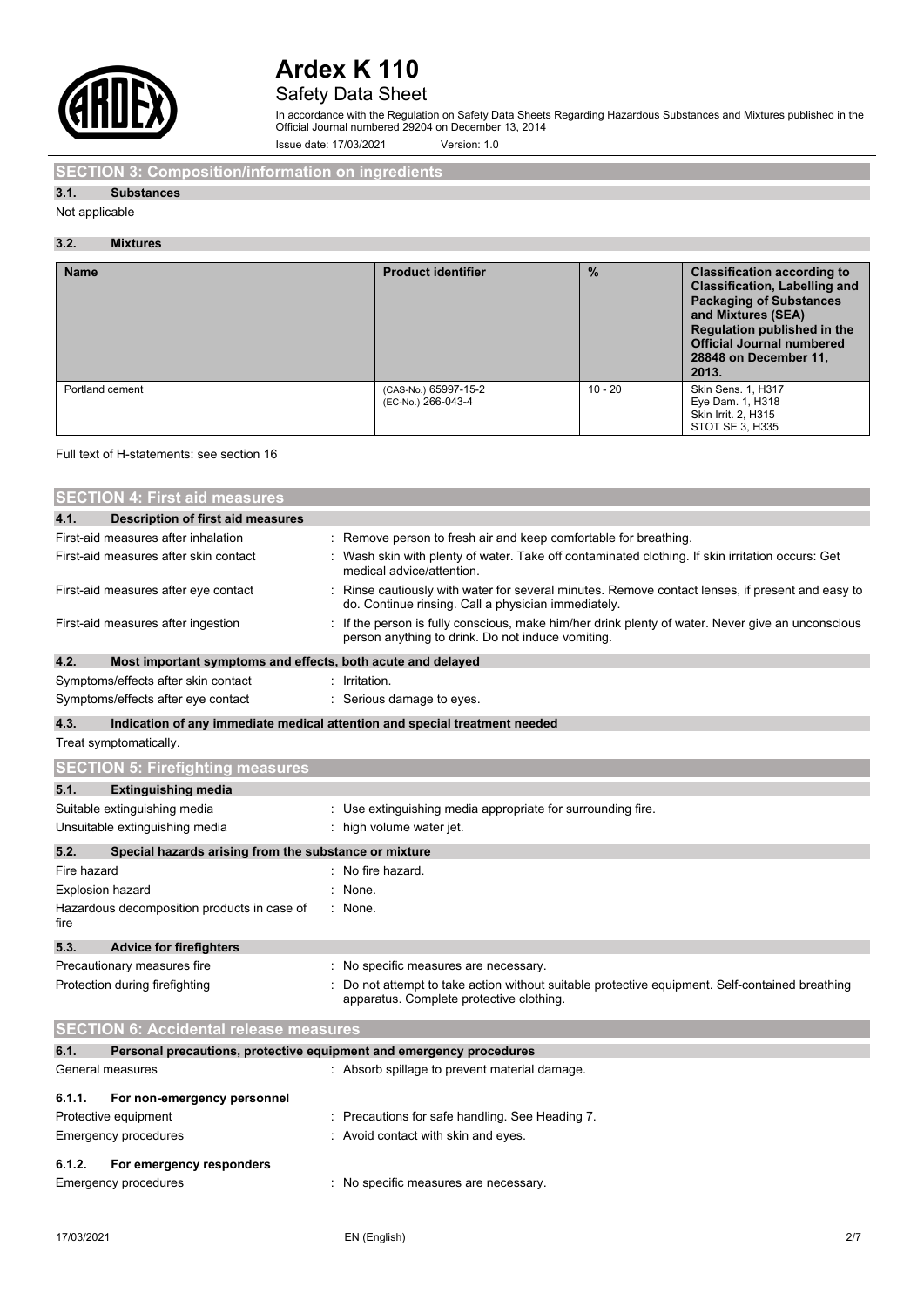

## Safety Data Sheet

In accordance with the Regulation on Safety Data Sheets Regarding Hazardous Substances and Mixtures published in the Official Journal numbered 29204 on December 13, 2014

Issue date: 17/03/2021 Version: 1.0

| 6.2.              | <b>Environmental precautions</b><br>Prevent entry to sewers and public waters.                                                                         |                                                                                                                                                                                                                                                                                                                                                                                |  |
|-------------------|--------------------------------------------------------------------------------------------------------------------------------------------------------|--------------------------------------------------------------------------------------------------------------------------------------------------------------------------------------------------------------------------------------------------------------------------------------------------------------------------------------------------------------------------------|--|
| 6.3.              | Methods and material for containment and cleaning up                                                                                                   |                                                                                                                                                                                                                                                                                                                                                                                |  |
| For containment   |                                                                                                                                                        | : Collect spillage.                                                                                                                                                                                                                                                                                                                                                            |  |
|                   | Methods for cleaning up<br>Mechanically recover the product. Minimise generation of dust. Collect spillage. Do not use<br>compressed air for cleaning. |                                                                                                                                                                                                                                                                                                                                                                                |  |
| 6.4.              | Reference to other sections                                                                                                                            |                                                                                                                                                                                                                                                                                                                                                                                |  |
|                   | For further information refer to section 13. See Heading 8.                                                                                            |                                                                                                                                                                                                                                                                                                                                                                                |  |
|                   | <b>SECTION 7: Handling and storage</b>                                                                                                                 |                                                                                                                                                                                                                                                                                                                                                                                |  |
| 7.1.              | <b>Precautions for safe handling</b>                                                                                                                   |                                                                                                                                                                                                                                                                                                                                                                                |  |
|                   | Additional hazards when processed                                                                                                                      | See Heading 8.                                                                                                                                                                                                                                                                                                                                                                 |  |
|                   | Precautions for safe handling                                                                                                                          | Ensure good ventilation of the work station. Avoid contact with skin and eyes. Wear personal<br>protective equipment.                                                                                                                                                                                                                                                          |  |
|                   | Hygiene measures                                                                                                                                       | : Wear protective gloves. Do not eat, drink or smoke when using this product.                                                                                                                                                                                                                                                                                                  |  |
| 7.2.              | Conditions for safe storage, including any incompatibilities                                                                                           |                                                                                                                                                                                                                                                                                                                                                                                |  |
|                   | Storage conditions                                                                                                                                     | Protect from moisture. Store in a dry place. The product contains chromate reducer, whereby<br>the content of water-soluble chromium (VI) is less than 0.0002%.<br>With proper storage (dry) and consumption within the specified storage time, a sensitizing<br>effect of the cement / binder by contact with skin cannot occur (H317 or EUH203 can therefore<br>be omitted). |  |
|                   | Incompatible materials                                                                                                                                 | Aluminium. Acids. ammonium salts.                                                                                                                                                                                                                                                                                                                                              |  |
| Storage area      |                                                                                                                                                        | : dry.                                                                                                                                                                                                                                                                                                                                                                         |  |
| 7.3.              | Specific end use(s)                                                                                                                                    |                                                                                                                                                                                                                                                                                                                                                                                |  |
|                   | No additional information available                                                                                                                    |                                                                                                                                                                                                                                                                                                                                                                                |  |
|                   | <b>SECTION 8: Exposure controls/personal protection</b>                                                                                                |                                                                                                                                                                                                                                                                                                                                                                                |  |
| 8.1.              | <b>Control parameters</b>                                                                                                                              |                                                                                                                                                                                                                                                                                                                                                                                |  |
|                   | No additional information available                                                                                                                    |                                                                                                                                                                                                                                                                                                                                                                                |  |
| 8.2.              | <b>Exposure controls</b>                                                                                                                               |                                                                                                                                                                                                                                                                                                                                                                                |  |
|                   | Appropriate engineering controls                                                                                                                       | Ensure good ventilation of the work station.                                                                                                                                                                                                                                                                                                                                   |  |
|                   | Personal protective equipment                                                                                                                          | Safety glasses. Dust formation: dust mask. Gloves.                                                                                                                                                                                                                                                                                                                             |  |
| Hand protection   |                                                                                                                                                        | Protective gloves. The following materials are suitable for protective gloves:<br>Nitrile impregnated cotton gloves (layer thickness of about 0,15 mm).                                                                                                                                                                                                                        |  |
| Eye protection    |                                                                                                                                                        | Safety glasses                                                                                                                                                                                                                                                                                                                                                                 |  |
|                   | Skin and body protection                                                                                                                               | Wear suitable protective clothing                                                                                                                                                                                                                                                                                                                                              |  |
|                   | Respiratory protection                                                                                                                                 | If the occupational exposure limit is exceeded:                                                                                                                                                                                                                                                                                                                                |  |
|                   | Personal protective equipment symbol(s)                                                                                                                |                                                                                                                                                                                                                                                                                                                                                                                |  |
|                   |                                                                                                                                                        |                                                                                                                                                                                                                                                                                                                                                                                |  |
|                   | Environmental exposure controls                                                                                                                        | Avoid release to the environment.                                                                                                                                                                                                                                                                                                                                              |  |
| Other information |                                                                                                                                                        | Use care during processing to minimize generation of dust. Avoid creating or spreading dust.                                                                                                                                                                                                                                                                                   |  |
|                   | <b>SECTION 9: Physical and chemical properties</b>                                                                                                     |                                                                                                                                                                                                                                                                                                                                                                                |  |
| 9.1.              | Information on basic physical and chemical properties                                                                                                  |                                                                                                                                                                                                                                                                                                                                                                                |  |

| 9.1.            | Information on basic physical and chemical properties |  |
|-----------------|-------------------------------------------------------|--|
| Physical state  | : Solid                                               |  |
| Appearance      | : Powder.                                             |  |
| Colour          | $\therefore$ Grey white                               |  |
| Odour           | : odourless                                           |  |
| Odour threshold | : No data available                                   |  |
|                 |                                                       |  |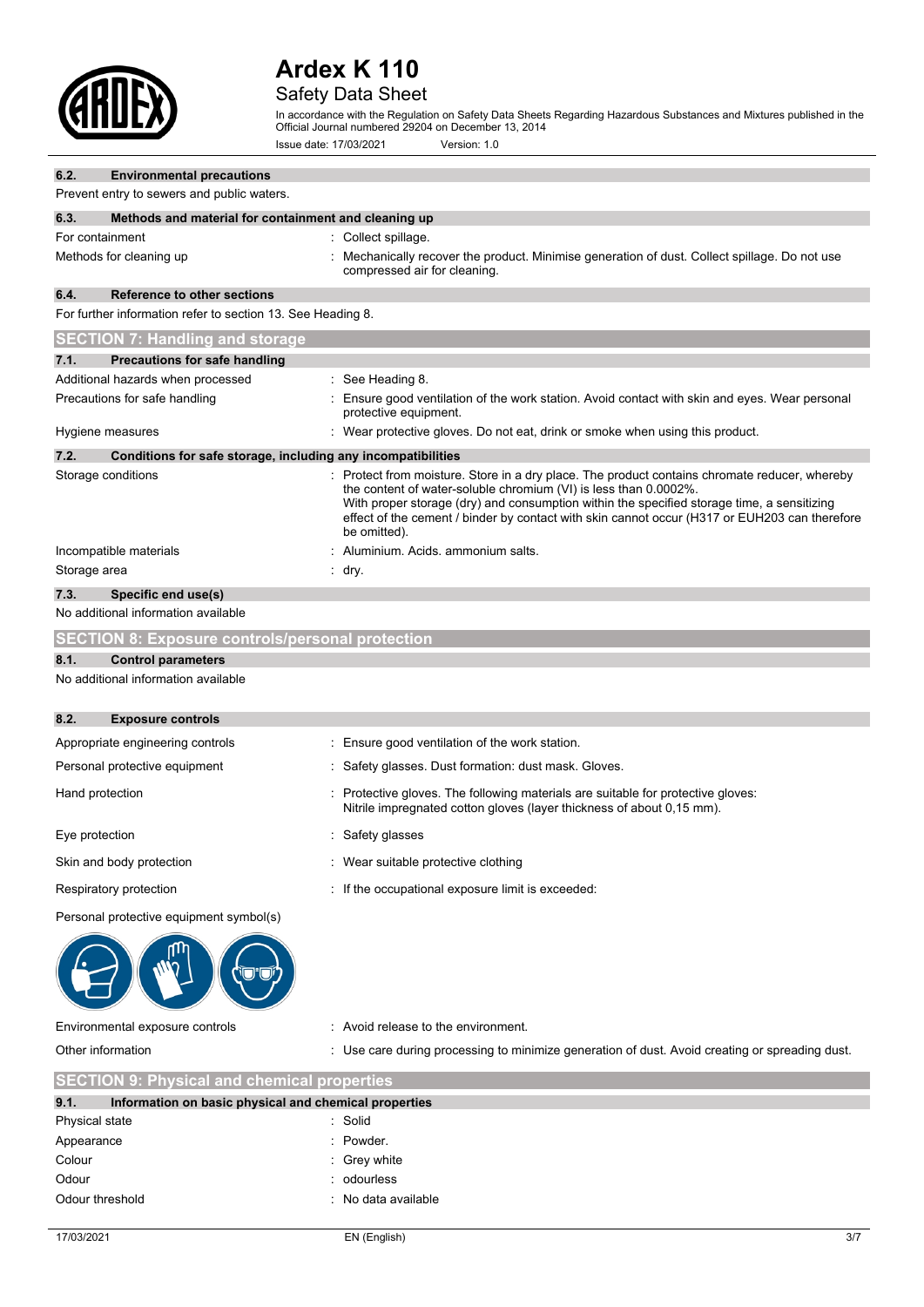

## Safety Data Sheet

In accordance with the Regulation on Safety Data Sheets Regarding Hazardous Substances and Mixtures published in the Official Journal numbered 29204 on December 13, 2014

|                                                                         | Version: 1.0<br>Issue date: 17/03/2021 |  |
|-------------------------------------------------------------------------|----------------------------------------|--|
| рH                                                                      | : 11.5 Aqueous solution                |  |
| Relative evaporation rate (butylacetate=1)                              | No data available                      |  |
| Melting point                                                           | >1250 °C                               |  |
| Freezing point                                                          | Not applicable                         |  |
| Boiling point                                                           | Not applicable                         |  |
| Flash point                                                             | Not applicable                         |  |
| Auto-ignition temperature                                               | Not applicable                         |  |
| Decomposition temperature                                               | No data available                      |  |
| Flammability (solid, gas)                                               | Non flammable.                         |  |
| Vapour pressure                                                         | No data available                      |  |
| Relative vapour density at 20 °C                                        | No data available                      |  |
| Relative density                                                        | Not applicable                         |  |
| Density                                                                 | $2.75 - 3.2$ g/cm <sup>3</sup>         |  |
| Solubility                                                              | Water: $0.1 - 1.5$ g/l @ 20°C          |  |
| Partition coefficient n-octanol/water (Log Pow)                         | : No data available                    |  |
| Viscosity, kinematic                                                    | : Not applicable                       |  |
| Viscosity, dynamic                                                      | : Not applicable                       |  |
| <b>Explosive properties</b>                                             | $\cdot$<br>None.                       |  |
| Oxidising properties                                                    | None.                                  |  |
| <b>Explosive limits</b>                                                 | : Not applicable                       |  |
| 9.2.<br><b>Other information</b>                                        |                                        |  |
| VOC content                                                             | $: 3\%$                                |  |
| Bulk density                                                            | : $900 - 1300$ kg/m <sup>3</sup>       |  |
| <b>SECTION 10: Stability and reactivity</b>                             |                                        |  |
| 10.1.<br><b>Reactivity</b>                                              |                                        |  |
| Reacts with water.                                                      |                                        |  |
| <b>Chemical stability</b><br>10.2.                                      |                                        |  |
| Stable under normal conditions.                                         |                                        |  |
| 10.3.                                                                   | Possibility of hazardous reactions     |  |
| No dangerous reactions known under normal conditions of use.            |                                        |  |
| 10.4.<br><b>Conditions to avoid</b>                                     |                                        |  |
| None under recommended storage and handling conditions (see section 7). |                                        |  |
| 10.5.<br>Incompatible materials                                         |                                        |  |
| Acids. ammonium salts. Aluminium.                                       |                                        |  |
| 10.6.<br><b>Hazardous decomposition products</b>                        |                                        |  |
| No hazardous decomposition products known.                              |                                        |  |

| <b>SECTION 11: Toxicological information</b>  |                                                           |
|-----------------------------------------------|-----------------------------------------------------------|
| 11.1.<br>Information on toxicological effects |                                                           |
| Acute toxicity                                | : Not classified                                          |
| Skin corrosion/irritation                     | : Causes skin irritation.<br>pH: 11.5 Aqueous solution    |
| Serious eye damage/irritation                 | : Causes serious eye damage.<br>pH: 11.5 Aqueous solution |
| Respiratory or skin sensitisation             | : Not classified                                          |
| Germ cell mutagenicity                        | : Not classified                                          |
| Carcinogenicity                               | : Not classified                                          |
| Reproductive toxicity                         | : Not classified                                          |
| STOT-single exposure                          | : Not classified                                          |
| STOT-repeated exposure                        | : Not classified                                          |
| Aspiration hazard                             | Not classified                                            |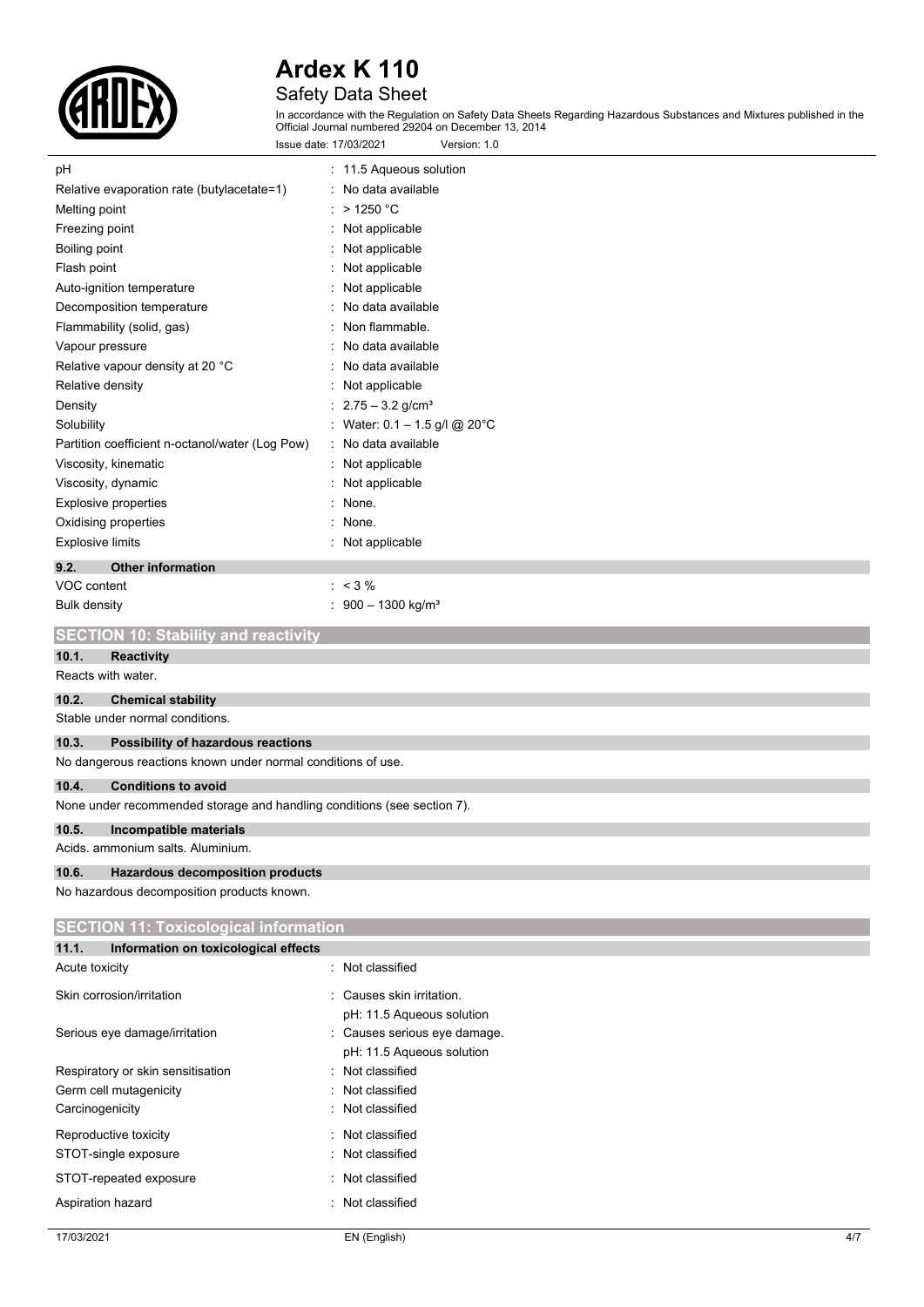

## Safety Data Sheet

In accordance with the Regulation on Safety Data Sheets Regarding Hazardous Substances and Mixtures published in the Official Journal numbered 29204 on December 13, 2014

|                                                               | Issue date: 17/03/2021<br>Version: 1.0                                                                                                                                                                                           |  |  |
|---------------------------------------------------------------|----------------------------------------------------------------------------------------------------------------------------------------------------------------------------------------------------------------------------------|--|--|
| Ardex K 110                                                   |                                                                                                                                                                                                                                  |  |  |
| Viscosity, kinematic                                          | Not applicable                                                                                                                                                                                                                   |  |  |
| Potential adverse human health effects and<br>symptoms        | : Irritation: severely irritant to eyes.                                                                                                                                                                                         |  |  |
| <b>SECTION 12: Ecological information</b>                     |                                                                                                                                                                                                                                  |  |  |
| 12.1.<br><b>Toxicity</b>                                      |                                                                                                                                                                                                                                  |  |  |
|                                                               |                                                                                                                                                                                                                                  |  |  |
| Ecology - general                                             | : The product is not considered harmful to aquatic organisms nor to cause long-term adverse<br>effects in the environment.                                                                                                       |  |  |
| Hazardous to the aquatic environment, short-<br>term (acute)  | : Not classified                                                                                                                                                                                                                 |  |  |
| Hazardous to the aquatic environment, long-<br>term (chronic) | : Not classified                                                                                                                                                                                                                 |  |  |
|                                                               |                                                                                                                                                                                                                                  |  |  |
| Portland cement (65997-15-2)                                  |                                                                                                                                                                                                                                  |  |  |
| LC50 - Fish [1]                                               | > 1000 mg/l (96 h, Pisces)                                                                                                                                                                                                       |  |  |
| <b>Persistence and degradability</b><br>12.2.                 |                                                                                                                                                                                                                                  |  |  |
| Ardex K 110                                                   |                                                                                                                                                                                                                                  |  |  |
| Persistence and degradability                                 | Not applicable. Inorganic Particulate Substances.                                                                                                                                                                                |  |  |
| BOD (% of ThOD)                                               | Not applicable                                                                                                                                                                                                                   |  |  |
| Portland cement (65997-15-2)                                  |                                                                                                                                                                                                                                  |  |  |
| Persistence and degradability                                 | Biodegradability: not applicable.                                                                                                                                                                                                |  |  |
| Chemical oxygen demand (COD)                                  | Not applicable                                                                                                                                                                                                                   |  |  |
| ThOD                                                          | Not applicable                                                                                                                                                                                                                   |  |  |
| BOD (% of ThOD)                                               | Not applicable                                                                                                                                                                                                                   |  |  |
| 12.3.<br><b>Bioaccumulative potential</b>                     |                                                                                                                                                                                                                                  |  |  |
| Ardex K 110                                                   |                                                                                                                                                                                                                                  |  |  |
| Bioaccumulative potential                                     | No bioaccumulation.                                                                                                                                                                                                              |  |  |
| Portland cement (65997-15-2)                                  |                                                                                                                                                                                                                                  |  |  |
| Bioaccumulative potential                                     | Bioaccumulation: not applicable.                                                                                                                                                                                                 |  |  |
| 12.4.<br><b>Mobility in soil</b>                              |                                                                                                                                                                                                                                  |  |  |
| Ardex K 110                                                   |                                                                                                                                                                                                                                  |  |  |
| Mobility in soil                                              | No additional information available                                                                                                                                                                                              |  |  |
| Ecology - soil                                                | None.                                                                                                                                                                                                                            |  |  |
|                                                               |                                                                                                                                                                                                                                  |  |  |
| <b>Portland cement (65997-15-2)</b>                           |                                                                                                                                                                                                                                  |  |  |
| Ecology - soil                                                | No (test) data on mobility of the substance available.                                                                                                                                                                           |  |  |
| <b>Results of PBT and vPvB assessment</b><br>12.5.            |                                                                                                                                                                                                                                  |  |  |
| PBT                                                           | $\therefore$ PBT: not relevant – no registration required                                                                                                                                                                        |  |  |
| vPvB                                                          | : $vPvB$ : not relevant – no registration required                                                                                                                                                                               |  |  |
| Component                                                     |                                                                                                                                                                                                                                  |  |  |
| Portland cement (65997-15-2)                                  | This substance/mixture does not meet the PBT criteria according to the Regulation on Safety<br>Data Sheets Regarding Hazardous Substances and Mixtures published in the Official Journal<br>numbered 29204 on December 13, 2014  |  |  |
|                                                               | This substance/mixture does not meet the vPvB criteria according to the Regulation on Safety<br>Data Sheets Regarding Hazardous Substances and Mixtures published in the Official Journal<br>numbered 29204 on December 13, 2014 |  |  |
| 12.6.<br>Other adverse effects                                |                                                                                                                                                                                                                                  |  |  |
| Ozone                                                         | : Not classified                                                                                                                                                                                                                 |  |  |
| Other adverse effects                                         | : No additional information available                                                                                                                                                                                            |  |  |
|                                                               |                                                                                                                                                                                                                                  |  |  |
| <b>SECTION 13: Disposal considerations</b>                    |                                                                                                                                                                                                                                  |  |  |
| 13.1.<br><b>Waste treatment methods</b>                       |                                                                                                                                                                                                                                  |  |  |

| <b>13.1.</b><br>waste treatment methods |                                                                                             |
|-----------------------------------------|---------------------------------------------------------------------------------------------|
| Regional legislation (waste)            | Disposal must be done according to official regulations.                                    |
| Waste treatment methods                 | Dispose of contents/container in accordance with licensed collector's sorting instructions. |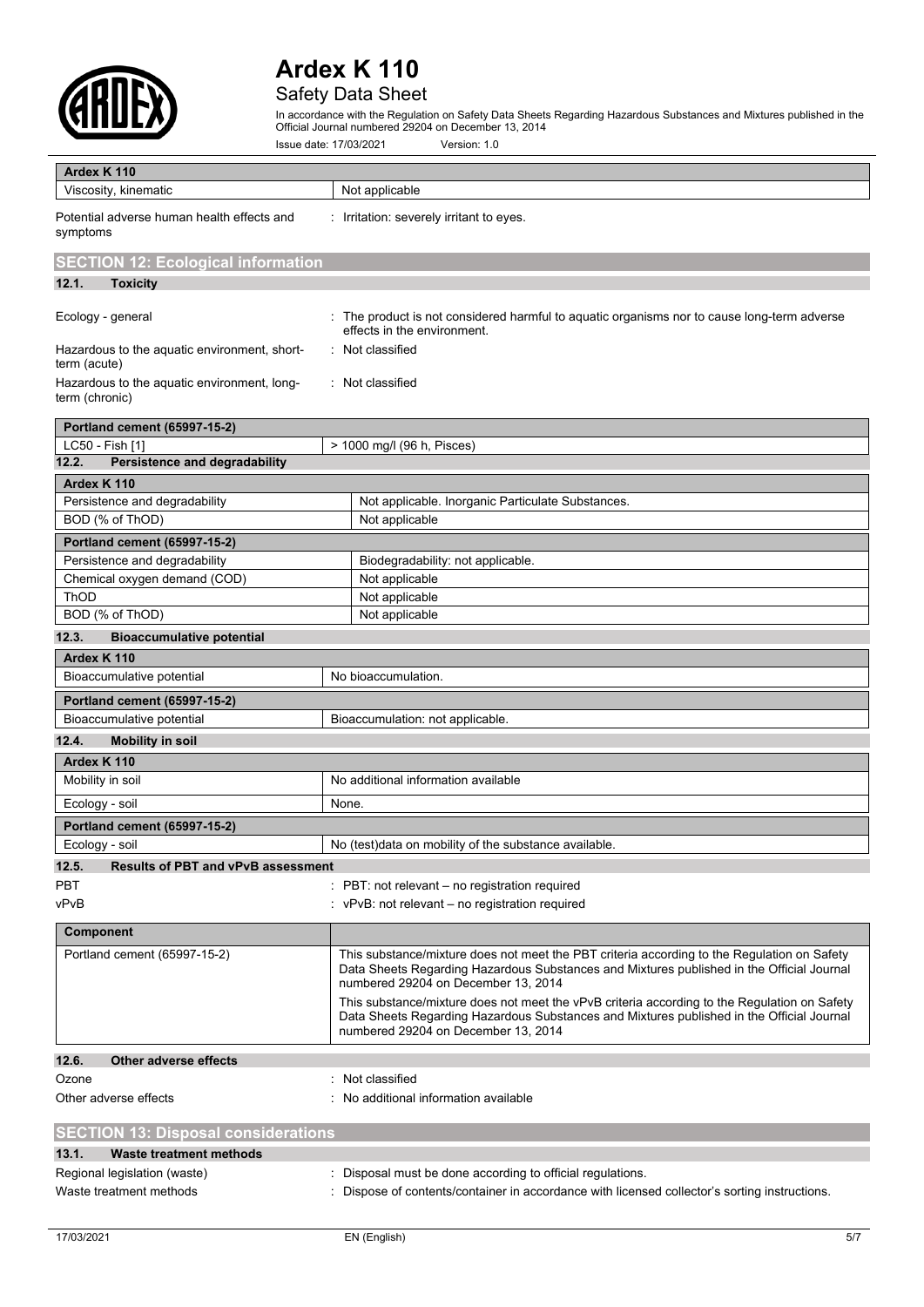

### Safety Data Sheet

In accordance with the Regulation on Safety Data Sheets Regarding Hazardous Substances and Mixtures published in the Official Journal numbered 29204 on December 13, 2014

| Version: 1.0<br>Issue date: 17/03/2021     |                                                                                                                                                                                                                                 |  |
|--------------------------------------------|---------------------------------------------------------------------------------------------------------------------------------------------------------------------------------------------------------------------------------|--|
| Product/Packaging disposal recommendations | Dispose in a safe manner in accordance with local/national regulations. Avoid release to the<br>environment.                                                                                                                    |  |
| Ecology - waste materials                  | : Avoid release to the environment.                                                                                                                                                                                             |  |
| European List of Waste (LoW) code          | $: 170101$ - concrete<br>10 13 14 - waste concrete and concrete sludge<br>For residues<br>01 04 07 <sup>*</sup> - wastes containing dangerous substances from physical and chemical processing of<br>non-metalliferous minerals |  |

### **SECTION 14: Transport information**

| In accordance with ADR / RID / IMDG / IATA / ADN |                      |                   |                   |                   |
|--------------------------------------------------|----------------------|-------------------|-------------------|-------------------|
| <b>ADR</b>                                       | <b>IMDG</b>          | <b>IATA</b>       | <b>ADN</b>        | <b>RID</b>        |
| 14.1.<br><b>UN number</b>                        |                      |                   |                   |                   |
| Not regulated for transport                      |                      |                   |                   |                   |
| 14.2.<br>UN proper shipping name                 |                      |                   |                   |                   |
| Not applicable                                   | Not applicable       | Not applicable    | Not applicable    | Not applicable    |
|                                                  |                      |                   |                   |                   |
| Transport hazard class(es)<br>14.3.              |                      |                   |                   |                   |
| Not applicable                                   | Not applicable       | Not applicable    | Not applicable    | Not applicable    |
| Not applicable                                   | Not applicable       | Not applicable    | Not applicable    | Not applicable    |
| 14.4.<br><b>Packing group</b>                    |                      |                   |                   |                   |
| Not applicable                                   | Not applicable       | Not applicable    | Not applicable    | Not applicable    |
|                                                  |                      |                   |                   |                   |
| <b>Environmental hazards</b><br>14.5.            |                      |                   |                   |                   |
| Dangerous for the                                | Dangerous for the    | Dangerous for the | Dangerous for the | Dangerous for the |
| environment : No                                 | environment : No     | environment : No  | environment : No  | environment : No  |
|                                                  | Marine pollutant: No |                   |                   |                   |
| No supplementary information available           |                      |                   |                   |                   |

### **14.6. Special precautions for user**

#### **- Overland transport**

No data available

### **- Transport by sea**

No data available

### **- Air transport**

No data available

### **- Inland waterway transport**

Transport regulations (ADN) : Not subject

### **- Rail transport**

No data available

**14.7. Transport in bulk according to Annex II of MARPOL 73/78 and the IBC Code**

Not applicable

**SECTION 15: Regulatory information**

**15.1. Safety, health and environmental regulations/legislation specific for the substance or mixture**

#### **15.1.1. National regulations**

This product doesn't contain any substances that is controlled or prohibited for use according to the Regulation on Ozone Depleting Substances published in the Official Journal numbered 30031 on April 7, 2017.

### **SECTION 16: Other information**

### Full text of H- and EUH-statements

| Eve Dam.      | Serious eye damage/eye irritation, Category |
|---------------|---------------------------------------------|
| Skin Irrit. 2 | Skin corrosion/irritation, Category 2       |
| Skin Sens.    | Skin sensitisation, Category                |